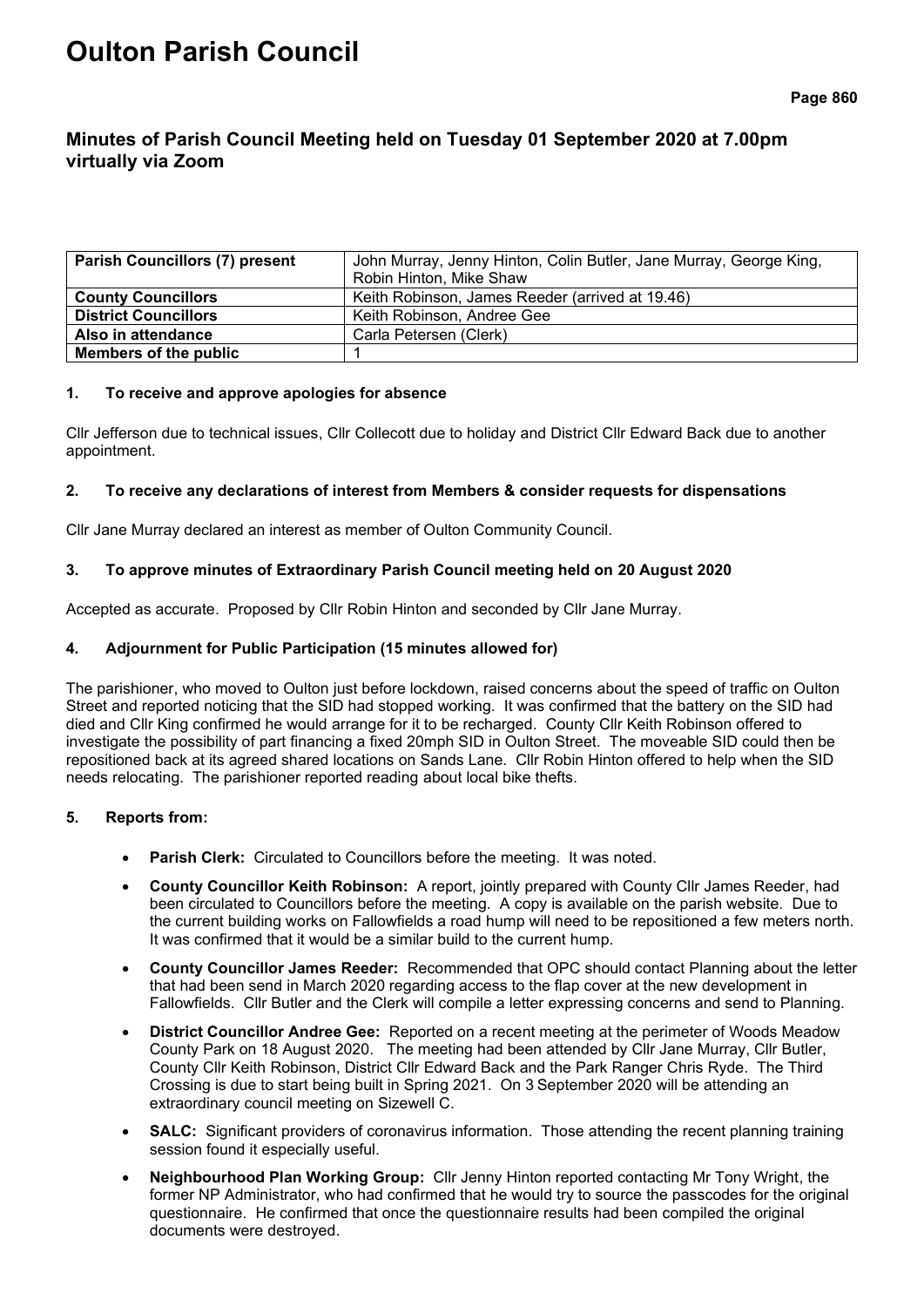- **Oulton Poors Trust:** Cllr Jane Murray provided a report up to 31 March 2020 which had been circulated prior to the meeting. It should be noted that there is no connection between Oulton Poors Trust and Oulton Parish Council. Should any Councillors know of anyone in the parish that needs support then they should contact the Oulton Poors Trust.
- **Oulton Community Centre:** A report about the opening of the Oulton Community Centre on 1 September 2020 had been circulated prior to the meeting. The report listed all the measures that are in place at the Community Centre due to coronavirus.

# **6. Highways:**

• **To receive a report on outstanding highways issues**:The noisy drain cover in Oulton Road has been repaired. Highways were thanked for doing a wonderful job.

# **7. Planning:**

# • **To receive new planning applications and make comment**

The following planning applications have been considered outside of a PC meeting by the OPC Planning Committee and further details are on the OPC website:

- DC/20/3377/FUL
- DC/20/3296/LBC
- DC/20/2523/FUL
- DC/20/2742/FUL
- DC/20/2749/VOC
- DC/20/2898/FUL
- DC/20/2866/FUL

# • **To receive results and updates on outstanding applications**

DC/20/1708/FUL - Granted

# **8. Finance:**

- **To receive the income and expenditure figures as at 28 August 2020 –** It was noted.
- **To note the bank balance as at 28 August 2020 -** £32626.94
- **To note receipts** Barclays Bank £2.68 Interest
- **To note grants** None
- **To note grant application requests received to date:** Suffolk Accident Rescue Service, Disability Advice North East Suffolk, Oulton Community Council and St Michaels Church. OPC has just adopted a Grant Awarding Policy. Clerk to contact those who have requested grants and supply them with an application form.
- **To confirm the balance to be kept in the current bank account** Confirmed £12K should be kept in the current account. The remaining balance will be kept in the savings account so that it can earn a little interest.
- **To approve payments.**

It was noted that the yearly insurance invoice had not been received from Community Action Suffolk and would be due for payment at the end of September 2020. The insurance has been fixed for 3 years so the renewal amount will be £231.29. All expenditure approved. Proposed by Cllr Jane Murray and seconded by Cllr Jenny Hinton.

| Payee                   | <b>Value</b> | <b>Description</b>                                                   |
|-------------------------|--------------|----------------------------------------------------------------------|
| Mrs C Petersen          | £1380.21     | I Salary & administrative expenses                                   |
| Norfolk Parish Training |              | £150.00   Councillor training for Cllr King, Cllr Jane Murray & Cllr |
| & Support               |              | Shaw                                                                 |
| <b>Total</b>            | £1530.21     |                                                                      |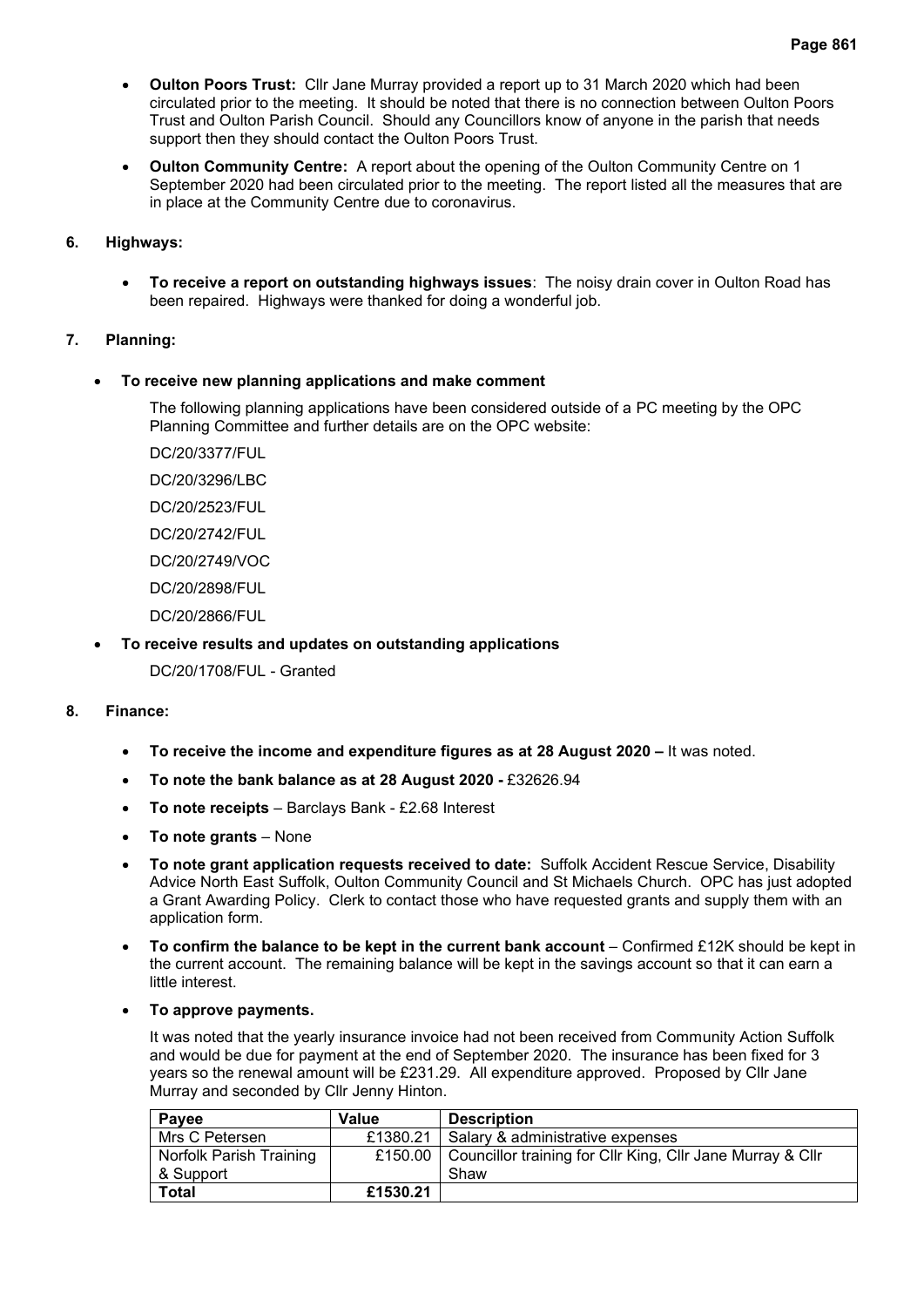**9. To consider and adopt the following draft policies/documents reviewed by the Policy Working Group:**

# **9.1 Action Plan 2020/21**

- **9.2 Complaints Policy & Procedure**
- **9.3 Disciplinary Policy**
- **9.4 Freedom of Information Act**
- **9.5 Grievance Policy**
- **9.6 Grant Awarding Policy & Procedure**
- **9.7 Internal Control Policy & Checklist**

# **9.8 Training and Development Policy**

These have all been circulated and reviewed by the Policy Working Group. The documents were then circulated to all Councillors before the meeting. Resolved to approve 9.1 – 9.8. Proposed by Cllr Jenny Hinton and seconded by the Chair.

# **10. To review the Suffolk Local Code of Practice dated June 2014**

The 2014 version of Suffolk Local Code of Practice was reviewed, and it was noted that the Code of Practice is currently under National review. OPC will continue to use this version until a revised one can be adopted. Proposed by Cllr Jenny Hinton and seconded by the Chair.

# **11. To appoint a Complaints/Personnel Committee**

Resolved to appoint the Chair, Cllr Robin Hinton and Cllr Jane Murray.

# **12. To approve subscription to Information Commissioner's Office. Agree upon a course of action.**

Resolved to approve subscription to Information Commissioner's Office. It was noted that the yearly fee is £40 however if paid by direct debit it would be £35. Agreed to set up a direct debit. Clerk to action.

#### **13. To consider Clerk shared subscription to Society of Local Council Clerks. Agree upon a course of action.**

The Clerk had circulated subscription costs to councillors before the meeting. The Clerk is also Clerk to two other parish councils and they equally shared subscription costs the previous year. It was noted that OPC were very thankful to the other two parishes for their support with helping the Clerk to become CiLCA qualified. It was agreed the Clerk should contact her two other parishes and discuss with them a shared formula for SLCC subscription and training. Proposed by the Chair and seconded by Cllr Jenny Hinton.

#### **14. To consider Clerk attendance at Society of Local Council Clerks Virtual National Conference. Agree upon a course of action.**

The Clerk had circulated information before the meeting. The cost for attending the weeks event is £25 which would be on a shared formula basis (see 13). It was agreed the Clerk should attend.

# **15. To consider and appoint an Internal Auditor for 2020/21. Agree upon a course of action.**

The Clerk had circulated information before the meeting. It is recommended practice to appoint a new Internal Auditor every 3 – 5 years. The Clerks two other parishes had followed this recommendation earlier this year. Their new Internal Auditor, Catherine Moore, prepares a very thorough Internal Auditor Report and the Clerk is familiar with her audit requirements. Resolved to appoint Catherine Moore to be the Internal Auditor for 2020/21. Proposed by the Chair and seconded by Cllr Jenny Hinton. Clerk to action.

# **16. To discuss the parking of lorries in Mobbs Way. Agree upon a course of action.**

The parking of lorries in Mobbs Way was discussed. This is not a new problem and has been brought to the attention of the Council before. Concerns were raised about the drivers having a lack of washing facilities and not being able to access toilets whilst waiting to make deliveries at XPO Logistics. It was agreed that this is a national problem for lorry drivers however it would be good if there was a way to make a difference even if just locally. Cllr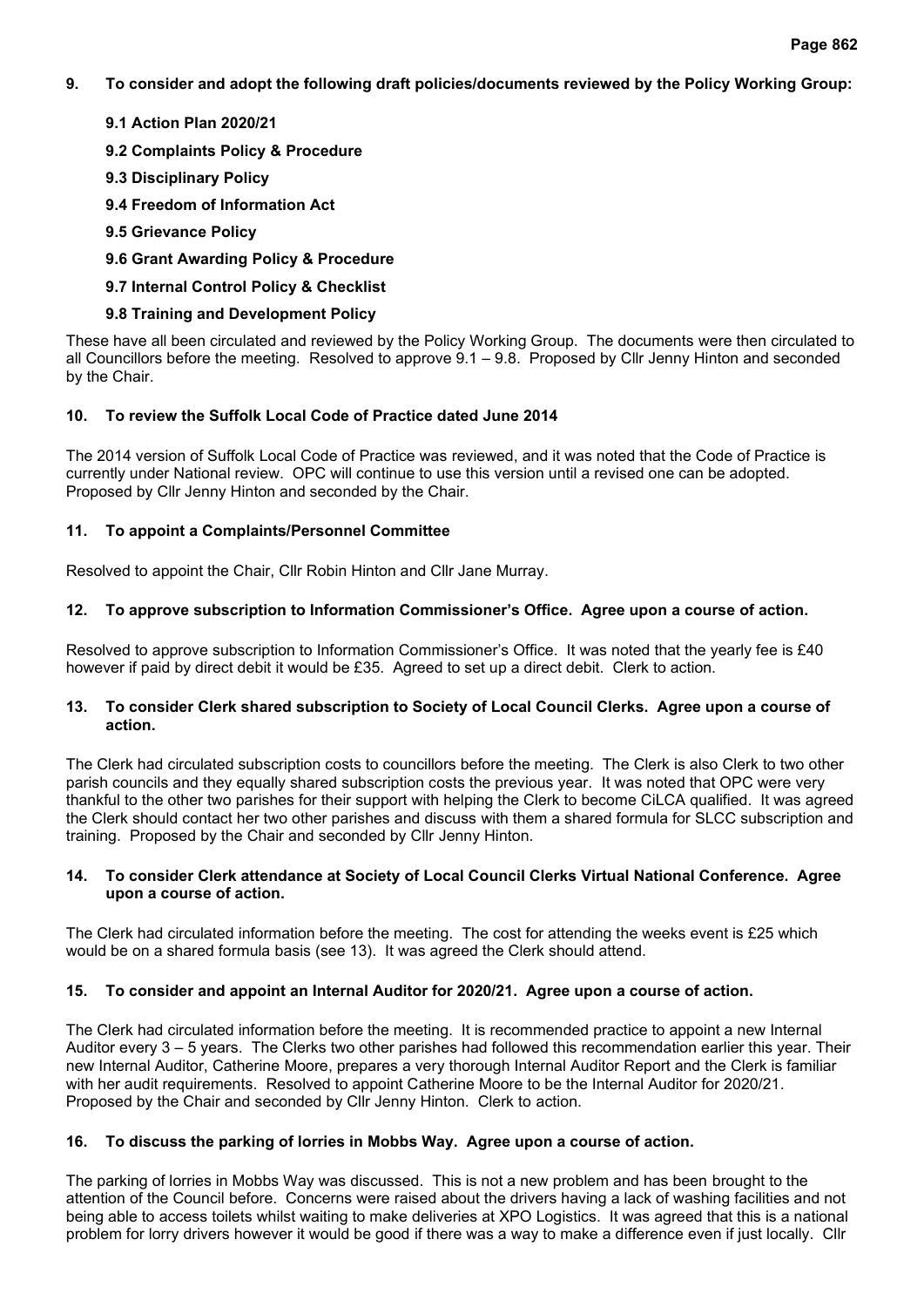Jane Murray and County Cllr Keith Robinson offered to arrange a meeting with the manager at XPO Logistics to have a discuss the matter.

#### **At 20.30 pm, in accordance with Standing Orders 3x, it was resolved that the meeting should continue beyond the two-hour time limit. Proposed by Cllr Jane Murray and seconded by Cllr Jenny Hinton.**

A five-minute comfort break was given.

District Cllr James Reeder left.

#### **17. To discuss litter picking arrangements in Oulton. Agree upon a course of action.**

Enquiries had been made and it had been confirmed that there is already a successful litter pick team co-ordinated through the Oulton Community Centre. It was agreed that they should carry on.

#### **18. To appoint a Council Member to lay a wreath on Remembrance Day.**

A wreath is purchased every year by Oulton PC (s.137). This has been ordered by former councillor Brian Hunter and he will be reimbursed when a receipt is received. Remembrance Day will be on Sunday 8 November 2020. It was agreed that Cllr Jefferson should lay the wreath with the Chair being a reserve if Cllr Jefferson was unable to attend.

#### **19. To discuss the telephone box on Camps Heath. Agree upon a course of action.**

Cllr Jenny Hinton reported on the telephone box which has been vandalised many times and is in an awfully bad way. She suggested that the NP could take this on as a project. Enquiries would be made with those living nearby in Camps Heath. Cllr Robin Hinton offered to clear brambles near the telephone box to make it tidier. Cllr King had already been looking for a location for a Seed Bank project and it was suggested that perhaps this could be used and be a book exchange. A questionnaire will be complied by the NP Working Group to see what they would like done with the telephone box. The questionnaire will be hand delivered to Camps Heath residents. Cllr King offered to compile the document.

#### **20. To receive an update on Barclays Bank. Agree upon a course of action.**

The money in the two Barclays Bank savings accounts has been transferred to the Unity Trust Bank account. The two Barclays savings accounts have officially been closed. The Switch Guarantee had not been possible to use for the current account balance. As an alternative a cheque was written, and this was paid into Unity Trust account and has cleared. The Clerk will write a letter to Barclays to confirm that the current account needs to be officially closed.

#### **21. To receive an update on training.**

The Clerk had booked the agreed attendees onto the Planning Training sessions. Those attending the first session on 26 August 2020 found the session extremely useful. Councillor training has been arranged with Norfolk Parish Training & Support.

#### **22. To receive an update on defibrillator number one. Consider the installation quotes. Agree upon a course of action.**

The Clerk has received one quote for installation of the defibrillator and another quote should follow soon. Another person had been contacted however no reply has been received. Clerk to source one more quote. Council will consider all quotes at the next meeting.

#### **23. To receive an update on defibrillator number two. Agree upon a course of action.**

Due to the difficulties with getting defibrillator number one installed it was agreed to put a further defibrillator on hold until the first one is successfully installed.

#### **24. To discuss the Police Street Meet arranged at Oulton Community Centre on Sunday 6 September 2020 at 11.00 am – 1.00 pm. Agree upon a course of action.**